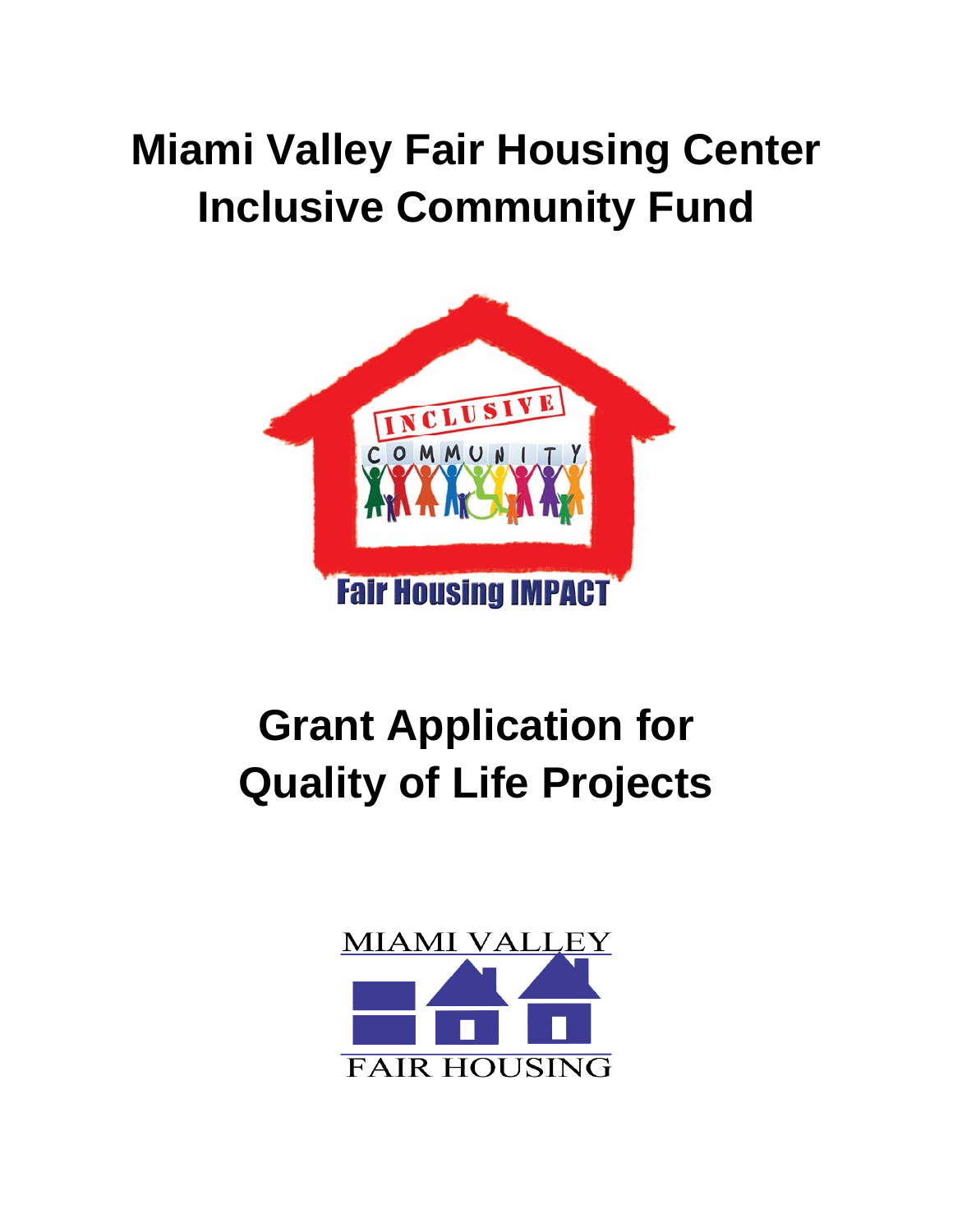# **Grant Information for Quality of Life Applications**

### **Mission Statement**

The mission of the Miami Valley Fair Housing Center (MVFHC) is to eliminate housing discrimination and ensure equal housing opportunity for all people in our region.

# **History**

MVFHC is a private, non-profit organization in Dayton Ohio that enjoys 501(c)(3) tax-exempt status from the Internal Revenue Service since 1993. The work under the investigation and resolution that led to the development of the Inclusive Community Fund is a continuation of the critically important work that MVFHC has been engaged in since 2001, addressing the predatory mortgage lending and foreclosure crisis.

# **Source of Funds for this Grant Program**

Through the work of MVFHC staff in evaluating REO (Real Estate Owned/foreclosed) properties and analyzing their maintenance and marketing for sale, the MVFHC was able to join with several other fair housing organizations in three nationwide fair housing cases alleging differential treatment by lenders in how they marketed and maintained foreclosures in neighborhoods of color versus white neighborhoods. One of those cases, filed against Wells Fargo, reached a resolution in June 2013 in which the MVFHC was a party. This settlement included pass through funds for grants to be administered by the MVFHC in neighborhoods of color impacted by foreclosures.

# **Purpose of Funds**

Reinvestment in neighborhoods of color to counteract the devastating damage to Dayton area neighborhoods resulting from foreclosure and alleged unlawful marketing and maintenance practices.

MVFHC is soliciting applications from non-profit organizations, neighborhood associations, social or fraternal organizations, or other unincorporated groups in the following program area:

 **Quality of Life Projects in zip code 45417 in the City of Dayton and zip code 45426 in the City of Trotwood:** Examples could include modifying a vacant lot into a pocket park or urban garden; repairing recreational trails used by the neighborhood or adding accessible features/routes for those with disabilities; public arts projects such as murals promoting diversity, civil rights or fair housing; neighborhood beautification projects; or other new, innovative projects.

#### **Eligibility**

Grants are awarded at MVFHC's sole discretion for projects/programs, to organizations which are tax exempt under Section 501(c)(3) of the Internal Revenue Code, *and for this program only, to neighborhood associations, social or fraternal organizations, or other unincorporated groups that may not have a formal structure or tax exempt status*, are consistent with the MVFHC's mission and target the funding purpose for this program. All applicants must meet the grant application criteria.

Proposals must target or work in neighborhoods in zip codes 45417 in the City of Dayton *and* 45426 in the City of Trotwood.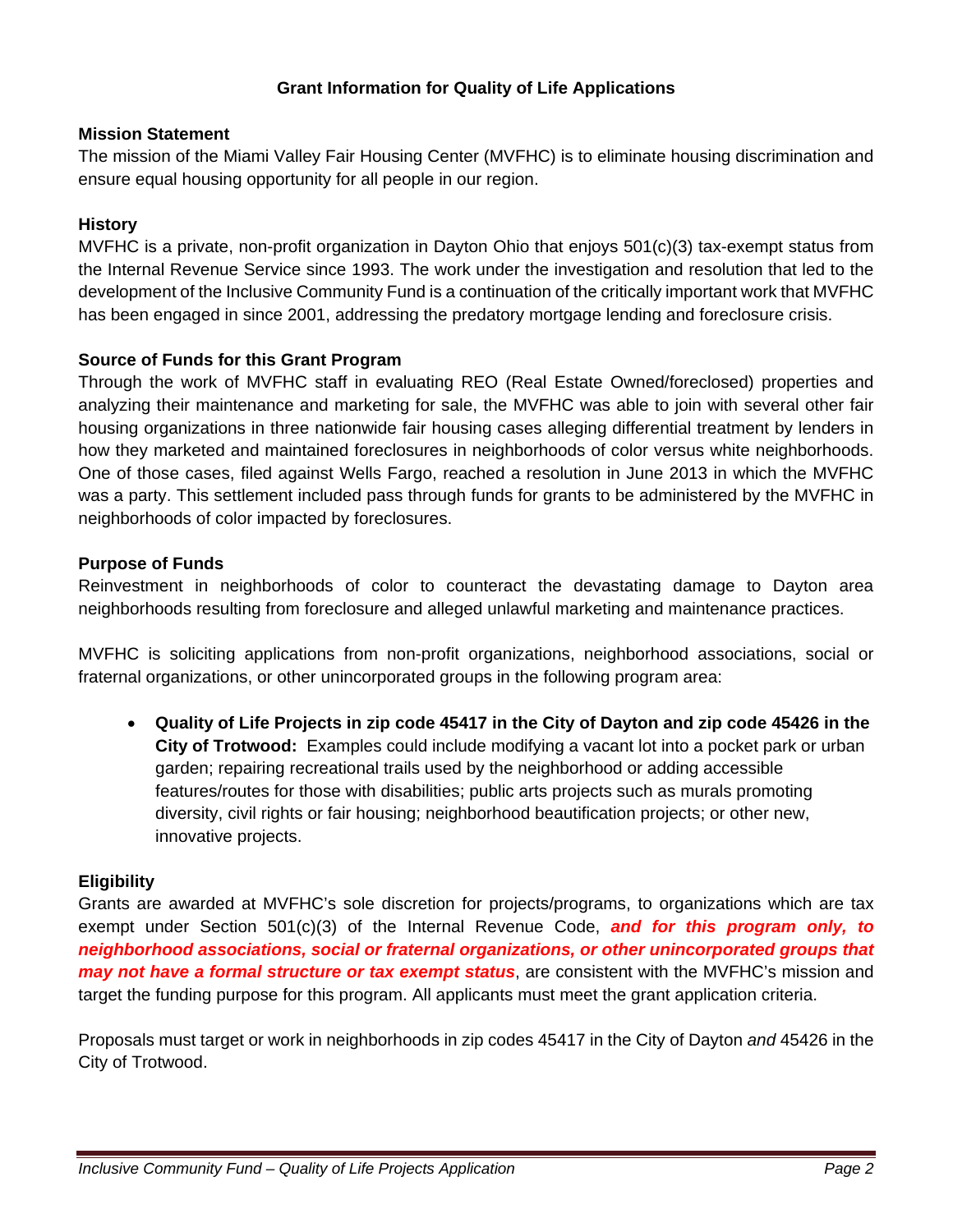Organizations/groups that already receive significant funds for similar projects are discouraged from applying. MVFHC is seeking to fund projects where there are currently funding gaps or lack of adequate funding. Use this application to apply for new, innovative projects.

Applications must be project specific. **MVFHC is not able to consider any applications for general operating support, neighborhood festivals, block parties, neighborhood meetings or similar events.**

Please read the directions carefully and submit all required items to ensure your application is considered.

# **Funding Cap and Due Date**

*Proposals in this category may be for any amount up to \$5,000 for a project of up to six (6) months in duration. No organization or group will be funded for more than one project under this program.* 

Full proposals must be received either by hand delivery or email, no later than 4:30 PM, Friday, April 25, 2014. No applications will be accepted after this date. No faxed copies will be accepted.

# **Questions**

Questions to MVFHC staff about your application are encouraged and accepted until April 23, 2014. Contact: Jim McCarthy, Phone: 937-223-6035. Email: jim.mccarthy@mvfairhousing.com.

# **Applying for a Grant**

# **GENERAL INSTRUCTIONS**

- Type and single-space all proposals (12 point font of your choice) with one inch margins.
- Provide all the information in the order listed.
- All questions relative to the request must be completed in full.
- Submit only one copy of your application with pages sequentially numbered. Do not bind or staple.
- Do not include materials other than those specifically requested at this time.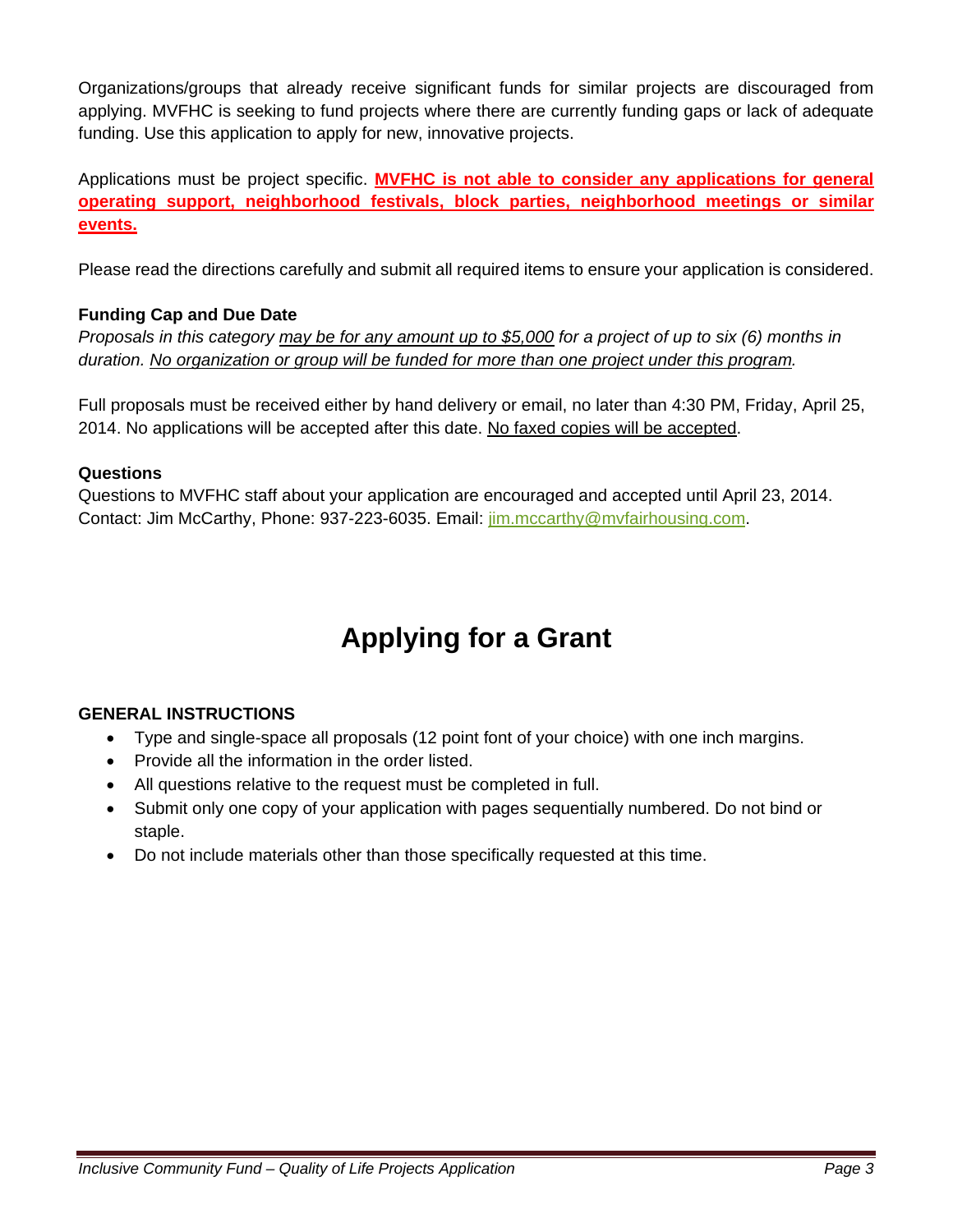**APPLICATION COVER SHEET** (Limit of 1 page) – Include the following:

Is this application being submitted by an organized non-profit organization?

If *No*, please refer to Page 7.

If *Yes*, please proceed with the instructions below.

- 1. Name of Group or Organization (If organized group, provide Full Legal Name).
- 2. Organization Employer Identification Number.
- 3. Organization's Mailing Address.
- 4. Application Contact Person including title, phone and email address.
- 5. Title of Proposed Project.
- 6. Dollar Amount Requested.
- 7. This cover sheet must be signed by the non-profit's CEO/Executive Director and a Board Officer (indicate name and officer position) and on organization letterhead.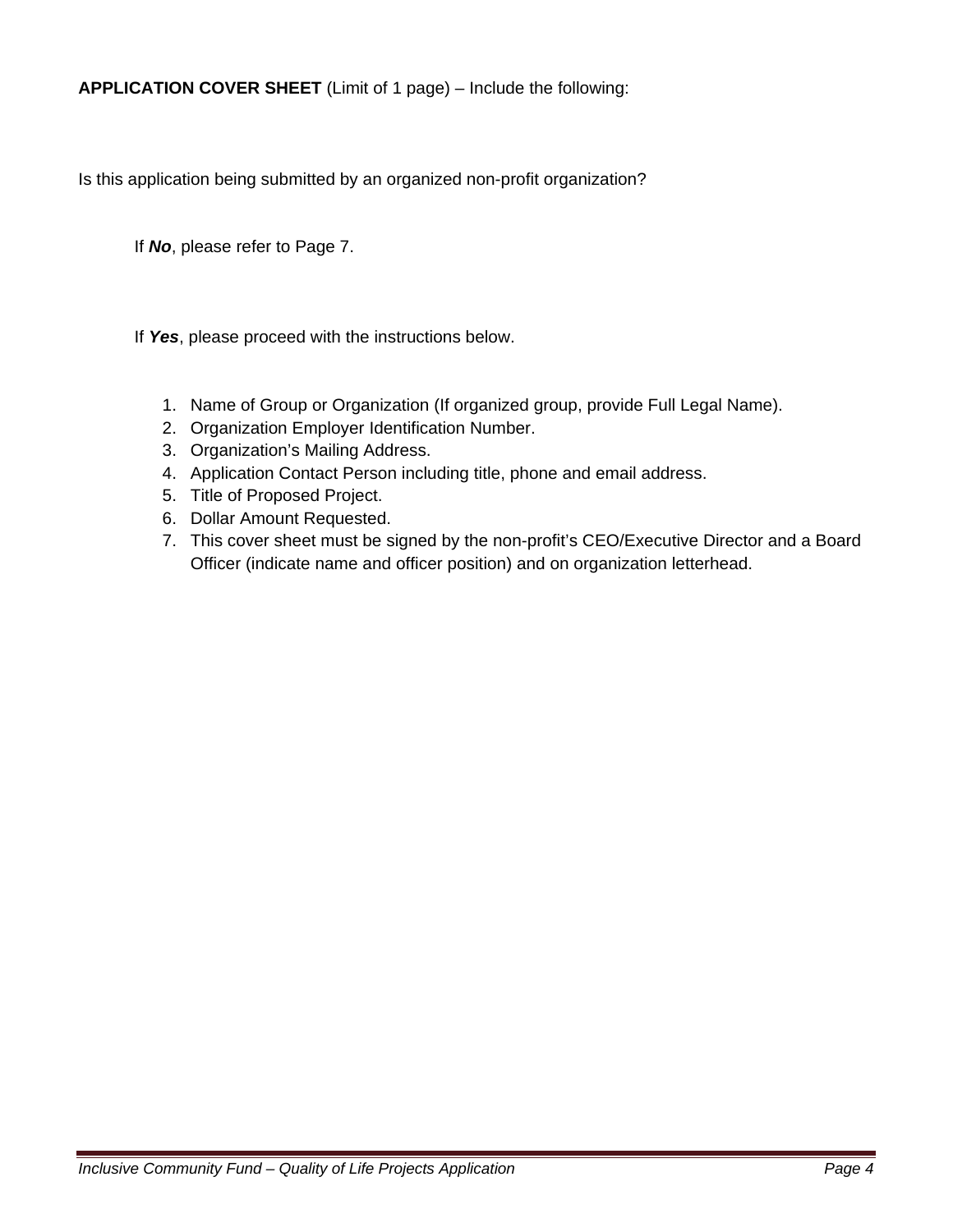# **FOR NON-PROFIT ORGANIZATIONS**

### **In addition to the cover page, please provide:**

**COMPLETE PROPOSED PROJECT NARRATIVE** (Limit of 1 pages) – Include the following:

- 1. Proposed Project Title.
- 2. Describe how the proposed project will help promote MVFHC's mission.
- 3. Describe the need for the project and how the need was determined. Please indicate if you are aware of funding from elsewhere to support this project.
- 4. Indicate any neighborhood(s) or specific target area(s) for the project. This could include the street address, neighborhood name, census tracts, etc.
- 5. Indicate any particular population to be served through the project.
- 6. Indicate when the project could start.
- 7. Provide a plan/timetable for implementation of key tasks to complete the project and staff responsibility for completion.
- **8.** Describe the expected outcome(s), and how you propose to measure and report on activities and outcomes.

# **PROVIDE PROJECT BUDGET INFORMATION DETAIL** (Limit of 1 page):

A proposed budget showing costs should be in a chart form and broken out by salaries, fringe benefits and taxes, office supplies, printing, travel, telephone, equipment, payments to contractors/consultants/ sub-recipients, project acquisition, in-kind contributions, and any other expenses (explain).

# **OPTIONAL PHOTO PAGE** (Limit of 1 page):

If your project focuses on changes to specific housing, lot, park, etc., you may use an extra page for photo(s) to show the current state of the item, area or need identified. Be sure to date any photos.

# **PROVIDE FINANCIAL INFORMATION:**

- 1. Current annual operating budget.
- 2. A listing of all grants (funder name, amount and time period of funding) for the previous fiscal year and current year for the applicant organization.
- 3. A complete copy of the two most recent Form 990s for the organization.
- 4. A copy of the most recent management report or opinion by an independent auditor. If an audit has not been mandated by law, provide a copy of your financial policies.
- 5. List all sources of revenue or funding sources for this project, both committed and pending, which include the funded or pending amount and time period for funding. If no other funding is being sought, indicate such.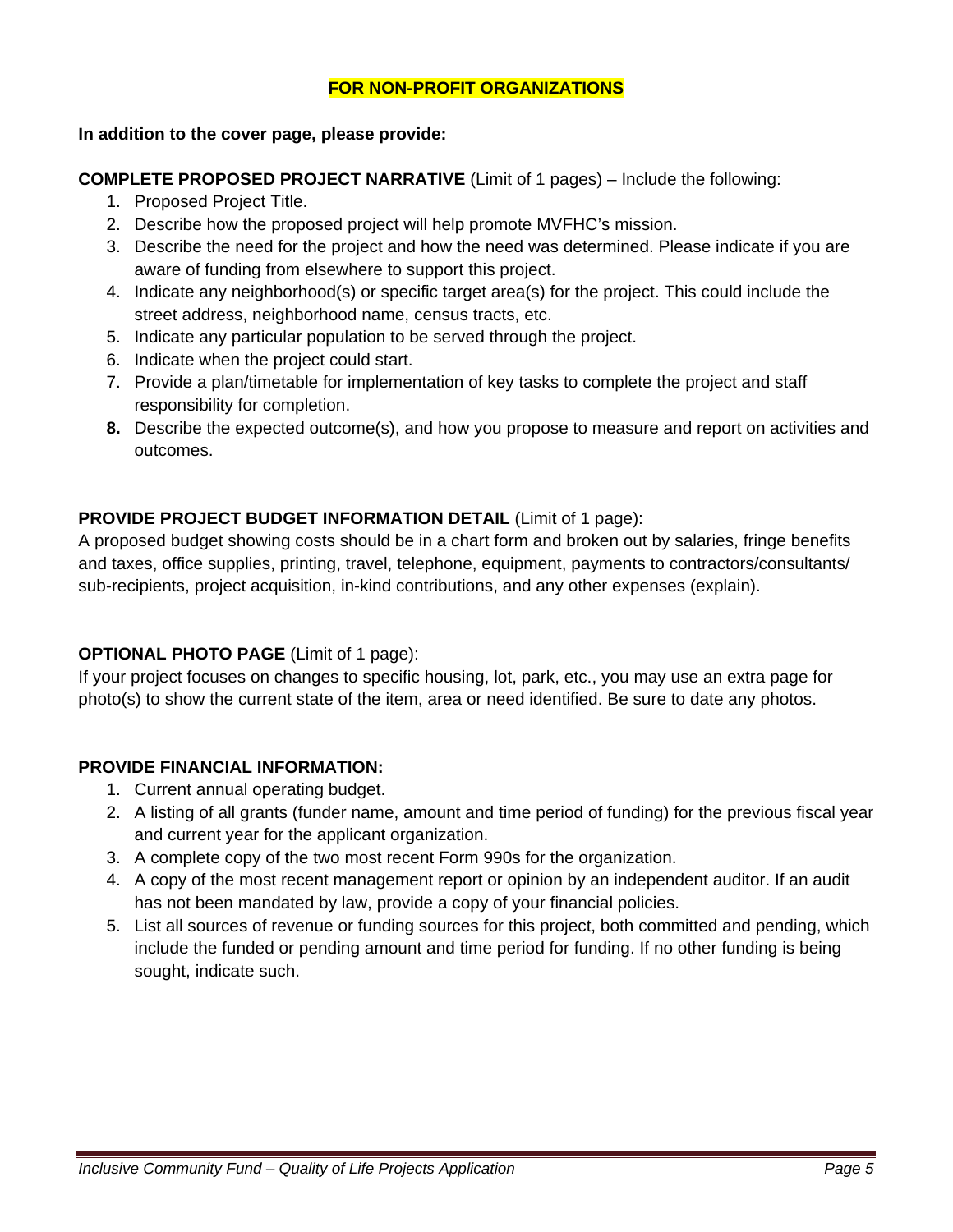### **PROVIDE LEGAL INFORMATION:**

- 1. A copy of the IRS determination letter establishing 501(c)(3) status and Employer Identification Number.
- 2. A list of names, addresses and professional affiliations of the board of directors and board officers.
- 3. Is the organization currently in litigation for any reason? If yes, explain.
- 4. Organization by-laws.
- 5. Articles of Incorporation.

# **TIMELINE:**

MVFHC anticipates announcing funded proposals on or before May 30, 2014.

# **REVIEW COMMITTEE:**

Grant policies, guidelines, programs, application requirements and funding decisions are the responsibility of the MVFHC. The MVFHC may modify these items at any time at its sole discretion.

The number of projects to be funded will depend on the requested amounts and whether the MVFHC is able to locate additional funding.

# **DENIED REQUESTS:**

Unfortunately, the number of applications for funds may exceed the funds available. A denial is not necessarily a reflection of the quality of the grant request or applicant.